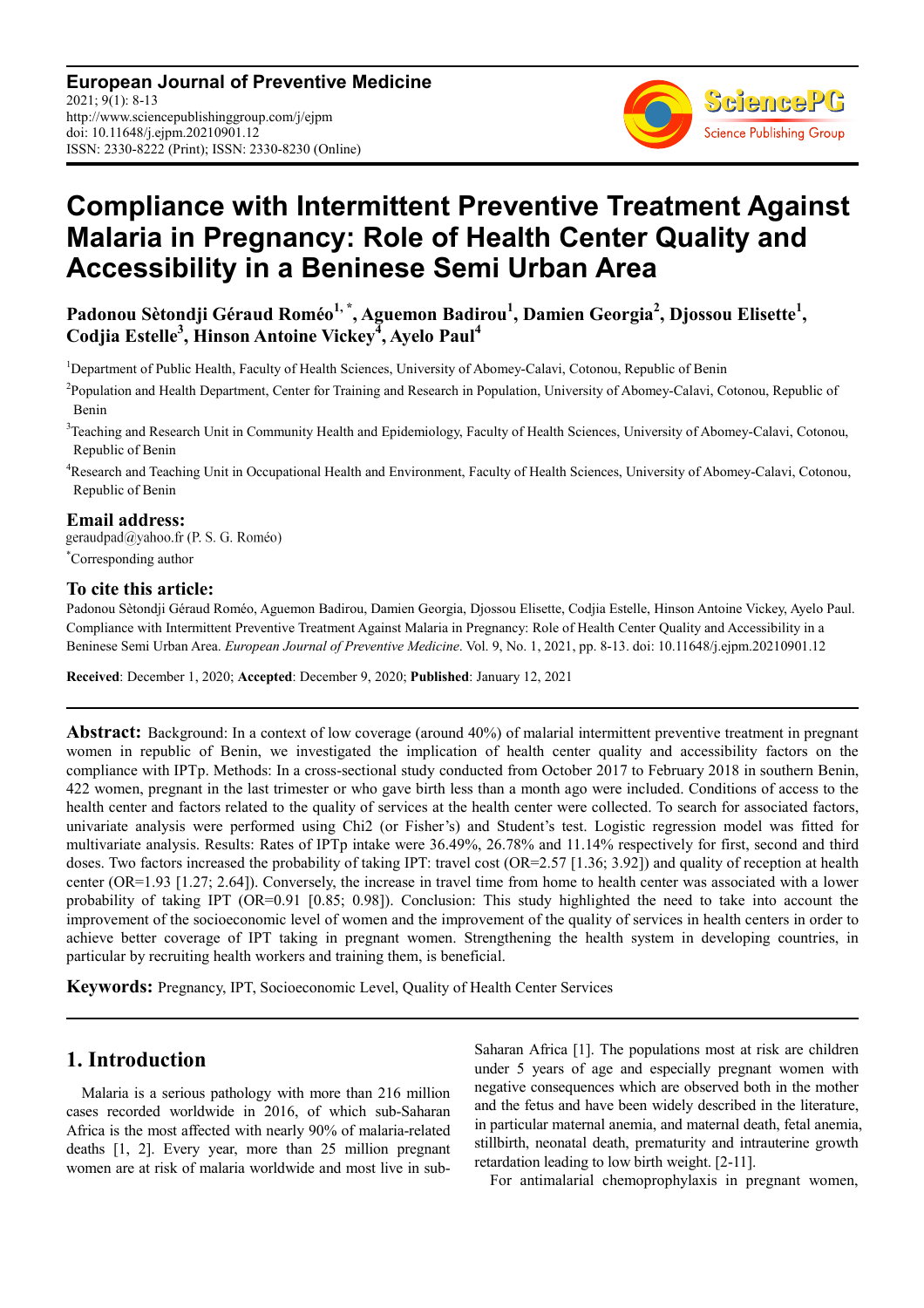especially in endemic regions including sub-Saharan Africa, the World Health Organization (WHO) has recommended for more than a decade, the taking of intermittent preventive treatment (IPT) which is composed of a combination of sulfadoxine-pyrimethamine (SP) and now consists of taking supervised by a health worker from the 2nd trimester at each antenatal consultation (ANC) according to the schedule established until childbirth while respecting an interval of at least one month between 2 consecutive intakes [12, 13].

The Benin Republic, a malaria endemic area, has adopted IPT in 2006 but national IPT coverage remains low and stands at 40%. This rate is even lower in the Ouidah / Kpomassè / Tori-Bossito health zone, 30 to 35%. Several parameters are involved in adherence to IPT and have been described in the literature. These include factors linked to women themselves, factors linked to the health system and the organization of care, factors linked to the availability and accessibility of care and drugs. In rural and semi-urban areas where health infrastructures are insufficient and where populations live in disadvantaged socioeconomic conditions, access to healthcare remains problematic.

The main objective of this study was to determine the role played by the quality of services at the health center and the conditions of accessibility in the adherence to taking IPT.

## **2. Methods**

### *2.1. Type, Area and Duration of Study*

We conducted a cross-sectional study from October 2017 to February 2018 in three towns Ouidah, Kpomassè and Tori-Bossito (OKT) located in a semi-urban area, south of the Republic of Benin. It's a tropical climate area where main mosquito vectors are *Anopheles gambiae ss* and *Anopheles funestus*. *Plasmodium falciparum* is the most commonly identified parasite species [14].

#### *2.2. Population*

Inclusion criteria:

- 1) Pregnant women in the last trimester
- 2) Women who gave birth less than a month ago
- 3) Permanent residence in the study area
- Exclusion criteria:
- 1) Women in whom Sulfadoxine-Pyrimethamine was not recommended (allergy, taking cotrimoxazole in progress)
- 2) And those who refused to participate in the survey

To select the subjects, the first step was a stratified probability proportional sampling. We have formed 3 strata corresponding to Ouidah, Kpomassè and Tori-Bossito. The size within each stratum was proportional to the size of the population in the corresponding town. The second step was a 3-stage cluster sampling. The first degree was the district of each town, the second degree the village and the third degree the house or the hearth. At each degree a random draw has been made. We used the Schwartz formula:  $N = \varepsilon^2 pq / i^2$  with  $\varepsilon$ =1.96 (for  $\alpha$ =5%), p=Prevalence of the IPT in zone OKT=35%,  $q=1$  -  $p=65%$ , and i the expected accuracy=0.05.

We decided to increase the sample size by 20% to give greater statistical power. The calculated sample size was therefore 420 subjects. A total of 422 women were included in the study.

## *2.3. Data Collection*

Each woman has been individually interviewed at the health center or at home. A questionnaire was filled in to collect data. The field team consisted of investigators trained and supervised by a senior epidemiologist.

## *2.4. Variables Definition*

#### Dependent variable

Our dependent variable was taking IPT coded 1 when the woman took at least one dose of IPT during pregnancy and coded 0 if no.

Independent variables

These variables have been collected

- 1) Sociodemographic and economic factors: age, marital status, level of education, occupation status, ethnicity and religion.
- 2) Conditions of access to the health center: moving means, cost of travel, duration of travel.
- 3) Factors related to the quality of services at the health center: reception, waiting time and relationship with the health worker.

## *2.5. Statistical Analysis*

After the field phase, all the survey forms have been verified to correct errors. We have adopted a 2-part strategy. The first part was the description of the socio-demographic factors of the study population. In Part 2, we investigated the factors associated with taking at least one IPT dose. For univariate analysis, Chi2 or Fisher test and Student test were used to compare percentages and means respectively. We performed multivariate analysis with a logistic regression model by including all variables with p≤0.20 in univariate step. Statistical significance was set at  $p<0.05$ .

#### *2.6. Ethical Aspects*

Before the start of data collection, awareness and information sessions were organized for women. Free informed and oral consent was mandatory before inclusion in the study population. The anonymity of the data collected has been respected.

## **3. Results**

## *3.1. Description of the Study Population*

In our sample, 55.21% of women were at most 25 years old, mean age (SD) was 25.63 years (6.42). Most women were married (80.09%), more than half were out of school (57.35%). The artisans were in the majority (45.97%), followed by merchants (39.10%). There were several ethnic groups, the most represented of which was Fon (83.65%). The dominant religion was Christian (60.90%) (Table 1).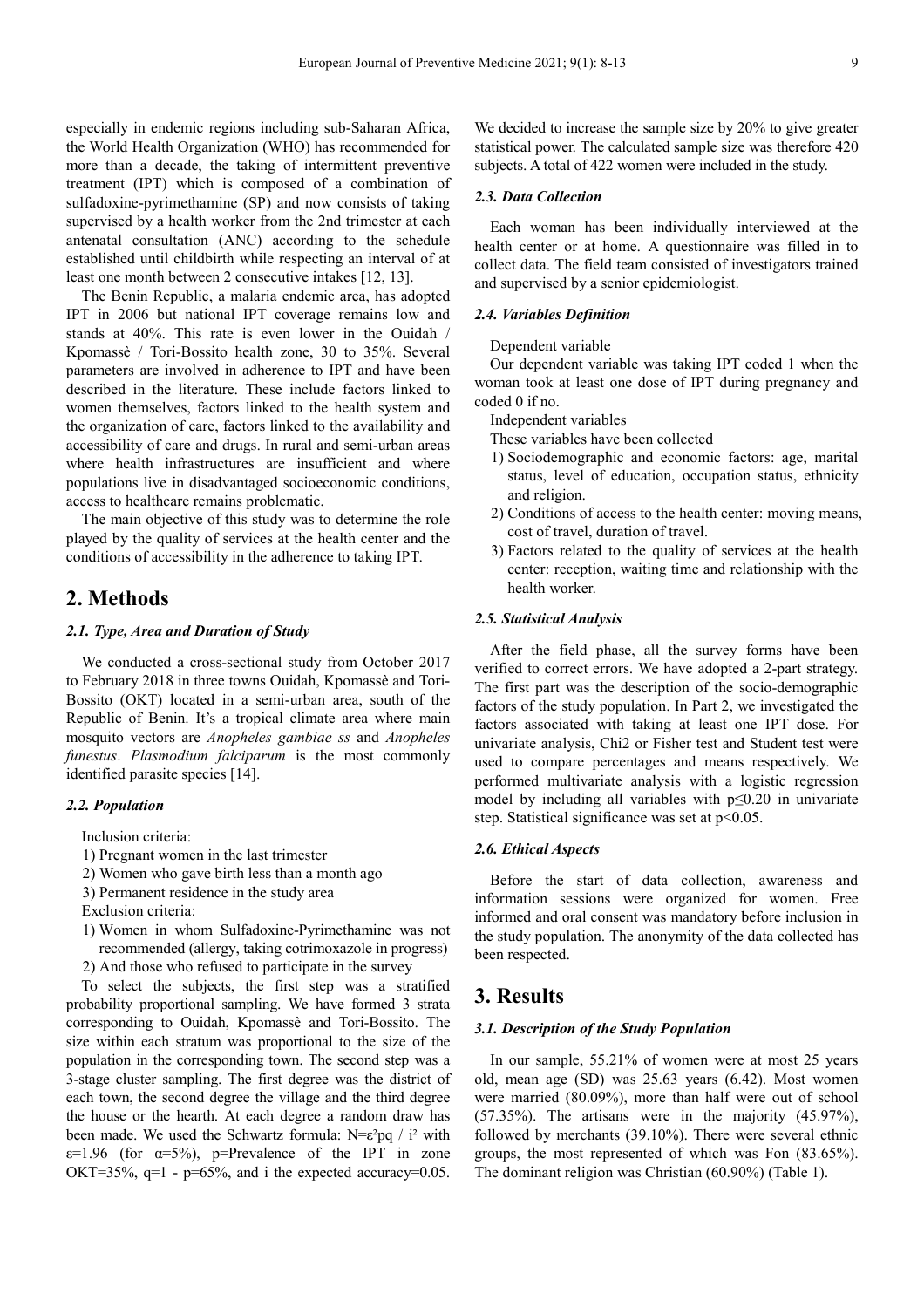| <b>Variables</b>      | $N$ (%) or Mean (SD) |
|-----------------------|----------------------|
| Age                   | 25.63 (6.42)         |
| Age in class          |                      |
| $<$ 25                | 233 (55.21)          |
| $[25-35]$             | 154 (36.49)          |
| > 35                  | 35 (8.29)            |
| Marital status        |                      |
| Married               | 338 (80.09)          |
| Not married           | 84 (19.91)           |
| Schooling level       |                      |
| Unschooled            | 242 (57.35)          |
| Primary and secondary | 175 (41.47)          |
| higher                | 5(1.18)              |
| Occupation            |                      |
| Unemployed            | 23 (5.45)            |
| Student               | 27(6.40)             |
| Artisan               | 194 (45.97)          |
| Merchant              | 165(39.10)           |
| Civil servant         | 13 (3.08)            |
| Ethnic group          |                      |
| Fon                   | 353 (83.65)          |
| Toli                  | 29 (6.87)            |
| Mina                  | 40 (9.48)            |
| Religion              |                      |
| Christian             | 257 (60.90)          |
| Muslim                | 39 (9.24)            |
| Traditional           | 126 (29.86)          |

#### *3.2. Doses of Malarial IPT During Pregnancy*

During their pregnancy, 25.59% of women never took IPT. Almost 75% took at least one dose of IPT. We have noticed a progressive decrease of taken doses of IPT during the pregnancy, 36.49%, 26.78% and 11.14% respectively for the 1st dose, the 2nd dose and the 3rd dose. (Table 2)

*Table 2. Doses of malarial IPT during pregnancy.* 

| <b>Number of doses</b> |     | $\frac{0}{0}$ |
|------------------------|-----|---------------|
|                        | 108 | 25.59         |
|                        | 154 | 36.49         |
|                        | 113 | 26.78         |
|                        | 47  | 11.14         |
| Total                  | 422 | 100           |

#### *3.3. Conditions of Accessibility to Health Center*

Mean duration (SD) of travel from home to health center was 57.37 (1.87) minutes. And it was significantly shorter in women who complied with IPTp (54.93) than others (64.46),  $(p=0.03)$ . Less than half of the women, 44.55%, went to the health center on foot and 54.74% spent less than 1000 FCFA as travel expenses. There was a significant association between travel cost and IPTp (p=0.001). Among women who took IPTp, those who spent less than 1000 FCFA were the most numerous. (Table 3)

#### *3.4. Quality of Services at Health Center*

Majority of women, 98.10%, reported being satisfied with the quality of the reception at the health center. This factor was significantly associated with the use of IPTp (p=0.04). Among women who took IPTp, mostly were satisfied with the quality of the reception at the health center. Despite a mean waiting time of more than one hour (71.53 minutes), 86.49% of women did not consider the waiting time at the health center too long. The relationship between health workers and women was rated as good by the great majority of them. No significant associations were found between these factors and taking IPTp. (Table 3)

| <b>Table 3.</b> Conditions of accessibility and Quality of health center. Univariate analysis. |  |  |
|------------------------------------------------------------------------------------------------|--|--|
|------------------------------------------------------------------------------------------------|--|--|

|                                            | $N$ (%) or Mean (SD) | Use of malarial IPTp (N or Mean) |                |                   |
|--------------------------------------------|----------------------|----------------------------------|----------------|-------------------|
|                                            |                      | <b>Yes</b>                       | No.            | $\boldsymbol{P}$  |
| Travel duration (in minute)                | 57.37 (1.87)         | 54.93                            | 64.46          | 0.03              |
| Going to health center on foot             |                      |                                  |                | 0.25              |
| Yes                                        | 188 (44.55)          | 145                              | 43             |                   |
| N <sub>o</sub>                             | 234 (55.45)          | 169                              | 65             |                   |
| Travel cost                                |                      |                                  |                | 0.001             |
| $\geq$ 1000 FCFA                           | 191 (45.26)          | 127                              | 64             |                   |
| $<$ 1000 FCFA                              | 231 (54.74)          | 187                              | 44             |                   |
| Quality of reception at health center      |                      |                                  |                | 0.04 <sup>a</sup> |
| Satisfied                                  | 414 (98.10)          | 307                              | 107            |                   |
| Not satisfied                              | 8 (1.90)             | $\overline{7}$                   |                |                   |
| Waiting time at health center (in minutes) | 71.53 (3.17)         | 71.19                            | 73.52          | 0.85              |
| Waiting time considered too long           |                      |                                  |                | 0.13              |
| Yes                                        | 57 (13.51)           | 47                               | 10             |                   |
| No                                         | 365 (86.49)          | 267                              | 98             |                   |
| Quality of relationship with health worker |                      |                                  |                | 0.57 <sup>a</sup> |
| Good                                       | 411 (97.39)          | 305                              | 106            |                   |
| Bad                                        | 11(2.61)             | 9                                | $\overline{2}$ |                   |

a Fisher's test

## *3.5. Factors Associated with the Use of IPTp. Multivariate Analysis*

The variables: travel's duration, travel's cost and the quality

of reception at health center were significantly associated with taking IPT. The increase in the duration of the travel homehealth center reduced the probability of taking IPTp (OR=0.91, p=0.003). Conversely women who spent less than 1000 FCFA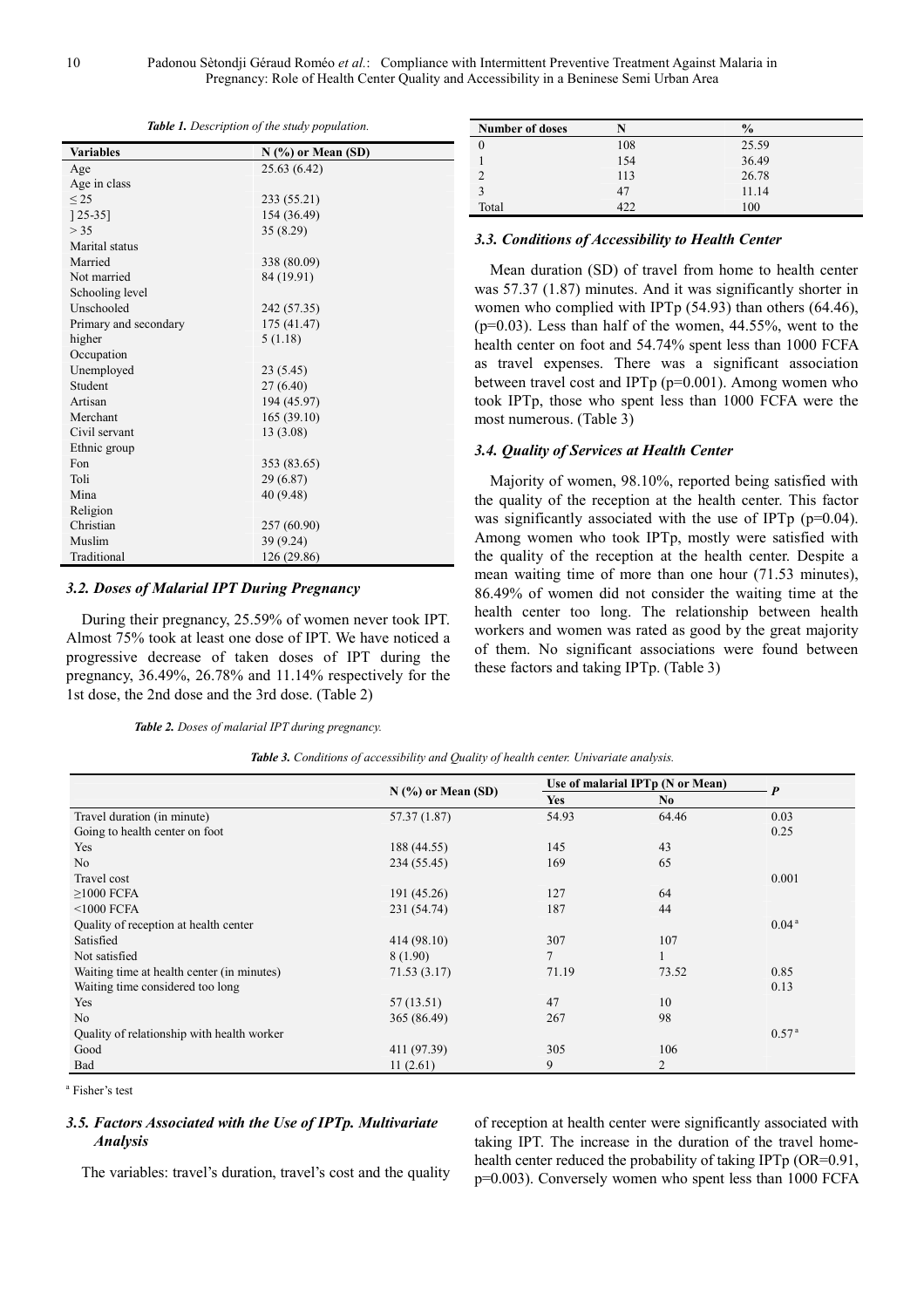$(OR=2.57, p=0.02)$  and those who were satisfied with the quality of reception at health center (OR=1.93, p=0.001) had a greater probability of taking IPTp compared to those who spent more than 1000 FCFA and those who were not satisfied with the quality of reception at health center. The time spent waiting at the health center did not seem to be a determining factor (Table 4).

*Table 4. Factors associated with use of malarial IPTp. Logistic regression model.* 

| <b>Variables</b>                      | Use of malarial IPTp |       |  |
|---------------------------------------|----------------------|-------|--|
|                                       | Adjusted OR [95% CI] |       |  |
| Travel duration (in minute)           | $0.91$ [0.85; 0.98]  | 0.003 |  |
| Travel cost                           |                      |       |  |
| $>1000$ FCFA                          |                      |       |  |
| $<$ 1000 FCFA                         | $2.57$ [1.36; 3.92]  | 0.02  |  |
| Quality of reception at health center |                      |       |  |
| Not Satisfied                         |                      |       |  |
| Satisfied                             | 1.93 [1.27; 2.64]    | 0.001 |  |
| Waiting time considered too long      |                      |       |  |
| N <sub>0</sub>                        |                      |       |  |
| Yes                                   | $0.86$ [0.31; 2.07]  | 0.17  |  |

## **4. Discussion**

The main topic was to analyze factors related to pregnant women and their perceptions of the accessibility and the quality of services at the health center. In this study where 422 women were recruited in Ouidah-Kpomassè-Tori Bossito, objectives were to determine the compliance with the recommended doses of IPTp according to health center accessibility and quality.

Our results showed that the rates were 36.49%, 26.78% and 11.14% respectively for IPT1, IPT2 and IPT3. And 25.59% of women never took IPT during pregnancy. The probability of taking IPT was reduced when the travel duration from home to health center increased. Women who spent less than 1000 FCFA and those who declared to be satisfied with the quality of reception at health center were more likely to take malarial IPT during pregnancy.

Although some countries have better performance indicators, such as Ghana, where 98.5% of women received at least one dose of IPTp and 71% received full IPTp of 3 doses [16], the coverage rate IPT in Benin is not far from what is observed in other African countries in general. The overall trend is towards low coverage. Indeed, according to the latest WHO Malaria Report 2017, the coverage rate of IPT3 was 19% on average in 23 African countries [1]. Both in West [15] and East Africa [17].

We assessed the quality of health center services through several variables including the quality of the reception, the quality of relationship between health worker and women, and the waiting time at the health center. Only the quality of reception at the health center was significantly associated with IPTp intake. In our study population, almost all women, more than 97%, were satisfied with the reception at the health center and the relationships with the staff. Despite a mean waiting time of more than one hour, 86% of women did not consider this time too long. Several studies have demonstrated the

benefit of good quality of services in health centers [15, 18, 19], thus increasing attendance at these centers and women's adhesion. Health center managers and caregivers should therefore be encouraged to maintain good organization and quality of services in order to provide patients in general and pregnant women in particular with quality care [20].

In the univariate analysis of the conditions of access to the health center, we noted that cost of travel less than 1000 FCFA and reduced travel duration were positively related to taking IPTp. Same observations were made in the final multivariate model. Women who traveled shorter distances, therefore living closer to the health center, and women who spent less than 1,000 FCFA as travel cost, were more likely to have taken IPTp. These 2 variables are key parameters representing the accessibility of health centers. Displacement is an essential factor that can increase women's motivation to go to the health center if it is easy or discourages them to go if it is too restrictive. The duration taken to go to the health center, the time spent in the center and the time taken to return to the home are often perceived as penalizing compared to the rest of the professional activities generating income, or housewives to lead in the day. For women, going to the health center is perceived as time-consuming especially for antenatal care visits. In fact the doses of IPT are given during antenatal consultations according to a preestablished schedule. When they are not sick, consultation at health center is no longer a priority and becomes a secondary activity that they will do when they have time.

In addition, the financial factor plays an important role. There are 2 aspects to emphasize. First, populations living in rural or semi-urban areas such as OKT often have a low socioeconomic level, with limited resources. The cost of travel becomes important in the decision to go to the health center. Our study showed that women who visit the health center more often to receive IPTp spent less on travel costs than others. The low socioeconomic level is a limiting factor for taking IPTp as highlighted by a review of literature in 27 countries in sub-Saharan Africa [21] and more recently in Senegal [15] and Nigeria [22]. Secondly, women living in these areas are often poorly financially independent. For the most part, they depend on their husbands who provide them with the money they need to go to the health center. Our results therefore show the relevance of involving husbands in health issues concerning their wives. This finding has been made in other studies [23]. This strategy is beneficial in terms of public health, as shown in low-income countries [24-30].

Achieving the objectives of anti-malarial chemoprophylaxis in pregnant women is complex and requires action on several fronts. Especially in developing countries where several factors are involved. The good coordination of all these actions is a guarantee of success.

## **5. Conclusion**

This study highlighted the need to take into account the improvement of the socioeconomic level of women. The promotion of income-generating activities among women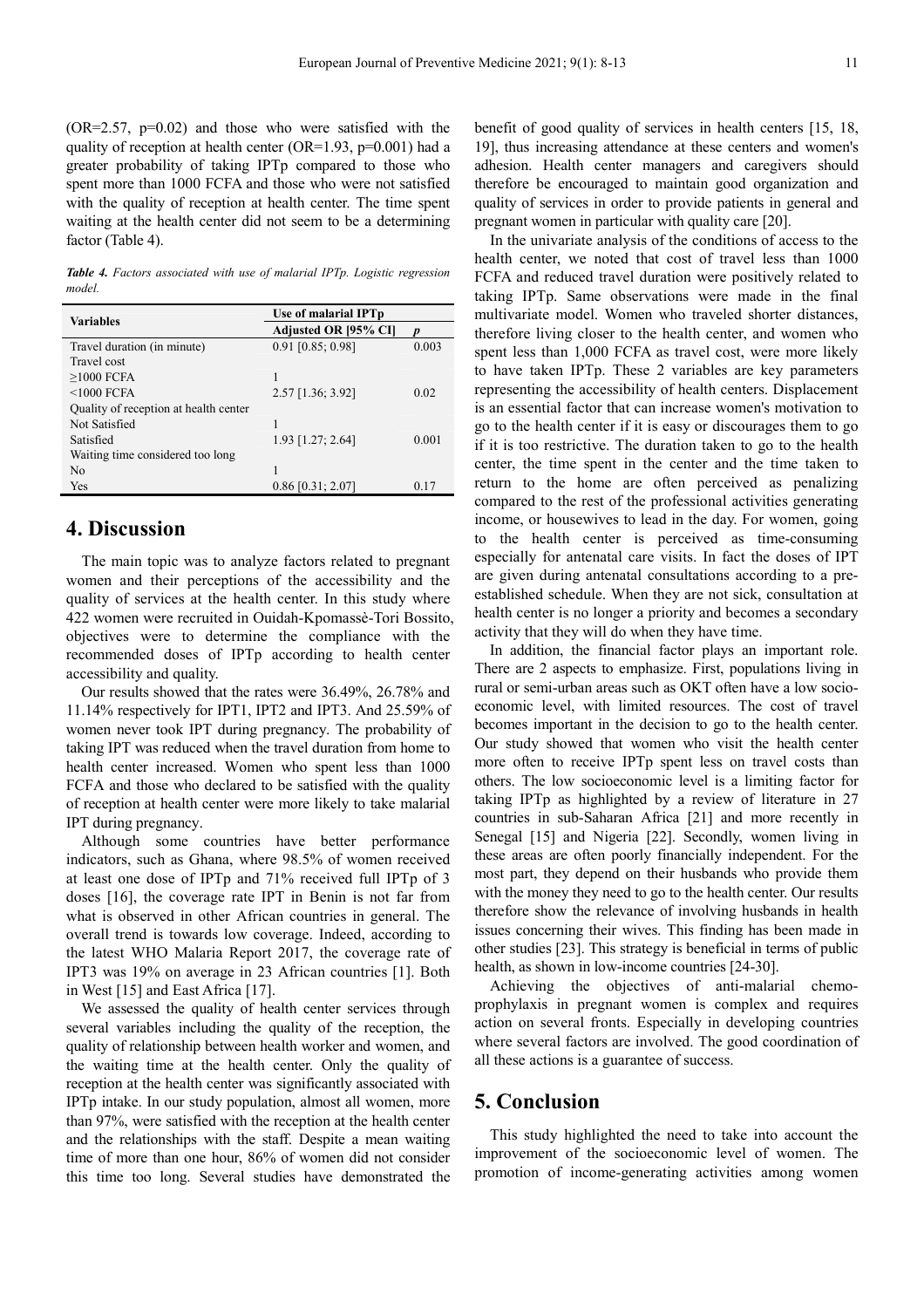living in disadvantaged areas in order to make them more financially independent, the development of socio-economic infrastructure are solution approaches Improvement of the quality of services in health centers and strengthening the health system in developing countries, in particular by recruiting health workers and training them, are beneficial in order to achieve better coverage of IPT taking in pregnant women.

## **Declaration of Interest**

The authors declare that they have no competing interests.

## **Acknowledgements**

We are grateful for all women who participate in this study. We thank the entire staff of field investigators.

## **References**

- [1] WHO. World Malaria Report 2017.
- [2] WHO. World Malaria Report 2013.
- [3] WHO. World Malaria Report. 2011.
- [4] De Beaudrap, P., E. Turyakira, L. J. White, C. Nabasumba, B. Tumwebaze, A. Muehlenbachs, et al. Impact of malaria during pregnancy on pregnancy outcomes in a Ugandan prospective cohort with intensive malaria screening and prompt treatment. Malar J. 2013; 12: 139.
- [5] Sohail, M., S. Shakeel, S. Kumari, A. Bharti, F. Zahid, S. Anwar, et al. Prevalence of Malaria Infection and Risk Factors Associated with Anaemia among Pregnant Women in Semiurban Community of Hazaribag, Jharkhand, India. Biomed Res Int. 2015; 2015: 740512.
- [6] Takem, E. N. and U. D'Alessandro. Malaria in pregnancy. Mediterr J Hematol Infect Dis. 2013; 5 (1): e2013010.
- [7] Hill, J., J. Hoyt, A. M. van Eijk, L. D'Mello-Guyett, F. O. Ter Kuile, R. Steketee, et al. Factors affecting the delivery, access, and use of interventions to prevent malaria in pregnancy in sub-Saharan Africa: a systematic review and meta-analysis. PLoS Med. 2013; 10 (7): e1001488.
- [8] Bouyou-Akotet, M. K., D. P. Mawili Mboumba, E. Kendjo, F. Mbadinga, N. Obiang-Bekale, P. Mouidi, et al. Anaemia and severe malarial anaemia burden in febrile Gabonese children: a nine-year health facility based survey. J Infect Dev Ctries. 2013; 7 (12): 983-9.
- [9] Kendjo, E., T. Agbenyega, K. Bojang, C. R. Newton, M. Bouyou-Akotet, F. Pedross, et al. Mortality patterns and site heterogeneity of severe malaria in African children. PLoS One. 2013; 8 (3): e58686.
- [10] Desai, M., F. O. ter Kuile, F. Nosten, R. McGready, K. Asamoa, B. Brabin, et al. Epidemiology and burden of malaria in pregnancy. Lancet Infect Dis. 2007; 7 (2): 93-104.
- [11] Eisele, T. P., D. A. Larsen, P. A. Anglewicz, J. Keating, J. Yukich, A. Bennett, et al. Malaria prevention in pregnancy, birthweight, and neonatal mortality: a meta-analysis of 32

national cross-sectional datasets in Africa. Lancet Infect Dis. 2012; 12 (12): 942-9.

- [12] WHO. Updated WHO Policy Recommendation. 2012. Oct, Intermittent Preventive Treatment of malaria in pregnancy using Sulfadoxine Pyrimethamine (IPTp SP). 2012.
- [13] WHO. Policy brief for the implementation of intermittent preventive treatment of malaria in pregnancy. World Health Organization. 2014; (1: 12).
- [14] Corbel, V., R. N'Guessan, C. Brengues, F. Chandre, L. Djogbenou, T. Martin, et al. Multiple insecticide resistance mechanisms in Anopheles gambiae and Culex quinquefasciatus from Benin, West Africa. Acta Trop. 2007; 101 (3): 207-16.
- [15] Mbengue, M. A. S., A. K. Bei, A. Mboup, A. Ahouidi, M. Sarr, S. Mboup, et al. Factors influencing the use of malaria prevention strategies by women in Senegal: a cross-sectional study. Malar J. 2017; 16 (1): 470.
- [16] Ibrahim, H., E. T. Maya, K. Issah, P. A. Apanga, E. G. Bachan, and C. L. Noora. Factors influencing uptake of intermittent preventive treatment of malaria in pregnancy using sulphadoxine pyrimethamine in Sunyani Municipality, Ghana. Pan Afr Med J. 2017; 28: 122.
- [17] Ayubu, M. B. and W. B. Kidima. Monitoring Compliance and Acceptability of Intermittent Preventive Treatment of Malaria Using Sulfadoxine Pyrimethamine after Ten Years of Implementation in Tanzania. Malar Res Treat. 2017; 2017: 9761289.
- [18] Orish, V. N., O. S. Onyeabor, J. N. Boampong, R. Afoakwah, E. Nwaefuna, S. Acquah, et al. Prevalence of intermittent preventive treatment with sulphadoxine-pyrimethamine (IPTp-SP) use during pregnancy and other associated factors in Sekondi-Takoradi, Ghana. Afr Health Sci. 2015; 15 (4): 1087-96.
- [19] Nwaefuna, E. K., R. Afoakwah, V. N. Orish, A. Egyir-Yawson, and J. N. Boampong. Effectiveness of Intermittent Preventive Treatment in Pregnancy with Sulphadoxine-Pyrimethamine against Submicroscopic falciparum Malaria in Central Region, Ghana. J Parasitol Res. 2015; 2015: 959427.
- [20] Namazzi, G., M. Okuga, M. Tetui, R. Muhumuza Kananura, A. Kakaire, S. Namutamba, et al. Working with community health workers to improve maternal and newborn health outcomes: implementation and scale-up lessons from eastern Uganda. Glob Health Action. 2017; 10 (sup4): 1345495.
- [21] van Eijk, A. M., J. Hill, D. A. Larsen, J. Webster, R. W. Steketee, T. P. Eisele, et al. Coverage of intermittent preventive treatment and insecticide-treated nets for the control of malaria during pregnancy in sub-Saharan Africa: a synthesis and meta-analysis of national survey data, 2009-11. Lancet Infect Dis. 2013; 13 (12): 1029-42.
- [22] Olukoya, O. O. and O. A. Adebiyi. Missed Opportunities for Intermittent Preventive Treatment for Malaria in Pregnancy in Nigeria: Evidence from Demographic and Health Survey in Nigeria 2013. Ann Ib Postgrad Med. 2017; 15 (2): 88-95.
- [23] Kibusi, S. M., E. Kimunai, and C. S. Hines. Predictors for uptake of intermittent preventive treatment of malaria in pregnancy (IPTp) in Tanzania. BMC Public Health. 2015; 15:  $540.$